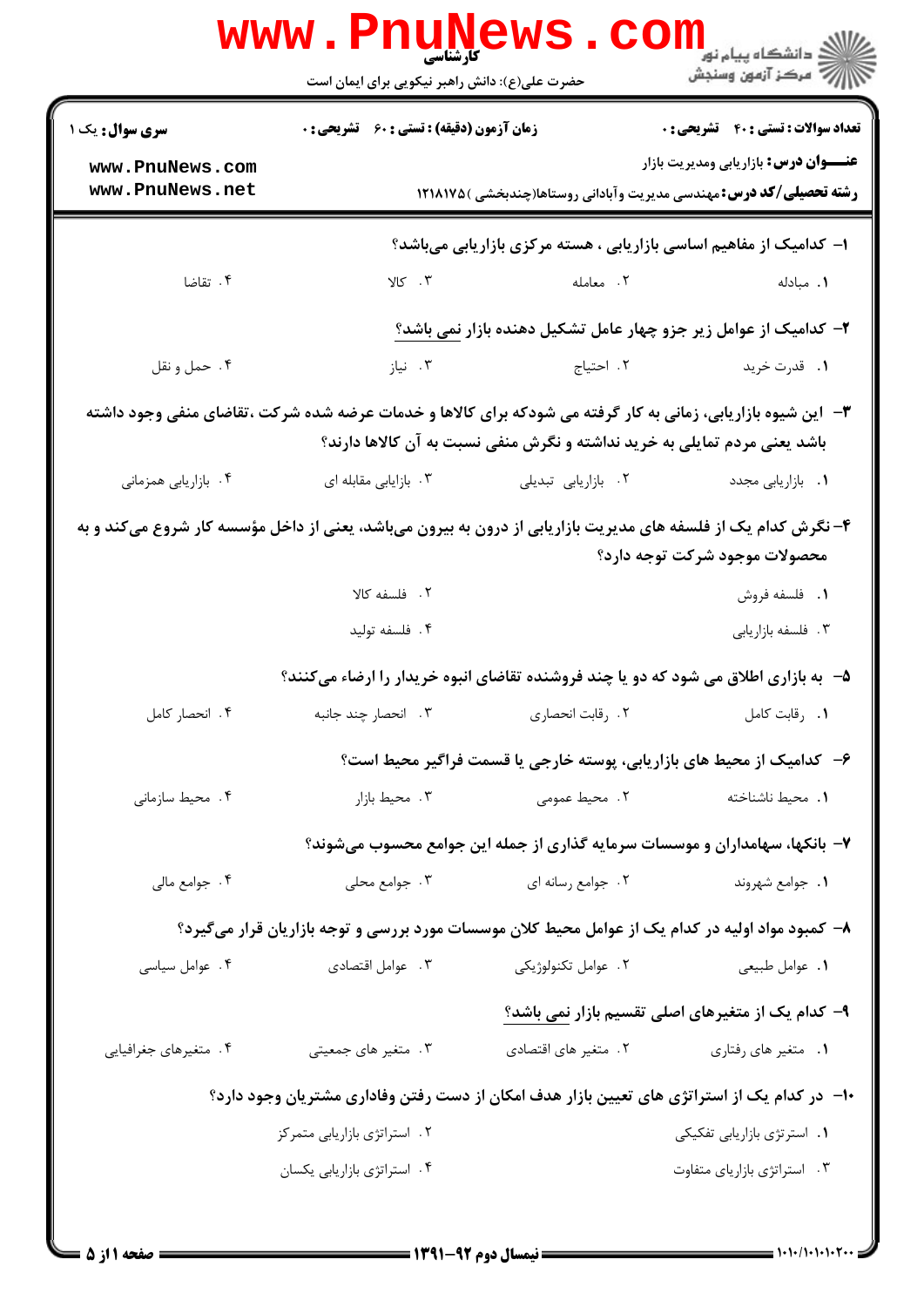| <b>سری سوال : ۱ یک</b>                                                                                               | <b>زمان آزمون (دقیقه) : تستی : 60 ٪ تشریحی : 0</b> |                                                                                                                                                                   | <b>تعداد سوالات : تستي : 40 ٪ تشريحي : 0</b> |
|----------------------------------------------------------------------------------------------------------------------|----------------------------------------------------|-------------------------------------------------------------------------------------------------------------------------------------------------------------------|----------------------------------------------|
| www.PnuNews.com                                                                                                      |                                                    |                                                                                                                                                                   | <b>عنـــوان درس:</b> بازاریابی ومدیریت بازار |
| www.PnuNews.net                                                                                                      |                                                    | <b>رشته تحصیلی/کد درس:</b> مهندسی مدیریت وآبادانی روستاها(چندبخشی )۱۲۱۸۱۷۵                                                                                        |                                              |
| 11- هر چه محصول در منحنی عمر خود سیکل تکامل را طی کند و به بلوغ نزدیکتر شود بهتر است از کدام استراتژی برای نفوذ      |                                                    |                                                                                                                                                                   | بیشتر در بازار استفاده شود؟                  |
|                                                                                                                      | ۰۲ استراتژی غیر تفکیکی                             |                                                                                                                                                                   | ٠١. استراتژى تمركزى                          |
|                                                                                                                      | ۰۴ استراتژی بازاریابی یکسان                        |                                                                                                                                                                   | ۰۳ استراتژی تفکیکی                           |
|                                                                                                                      |                                                    | ۱۲– به خاطر سهولت اندازهگیری این متغیرها و نیز نقش محسوس و تعیین کننده آنها در میزان مصرف مشتریان ، این روش<br>تقسیم بندی بازار نسبت به سایر روشها متداول تر است؟ |                                              |
| ۰۴ متغير جغرافيايي                                                                                                   | ۰۳ متغیر رفتاری                                    | ۰۲ متغیر جمعیتی                                                                                                                                                   | ۰۱ متغیر روانی                               |
| ۱۳– کدام یک از شیوه های زیر حالت انفعالی دارد و برای شناسایی و ارضاء نیازهایی بکار میرود که روشن و آشکار بوده و نمود |                                                    |                                                                                                                                                                   | عینی دارند؟                                  |
| ۰۴ بازاریابی واکنش                                                                                                   | ٠٣ بازاريابي پيش بين                               | ٢. بازاريابي نيازآفرين                                                                                                                                            | ۰۱ بازاریابی فعال                            |
| ۱۴- کدامیک از موارد زیر جزء آمیزه های بازاریابی که به" ۴p" معروفند نمیباشد؟                                          |                                                    |                                                                                                                                                                   |                                              |
| ۰۴ قیمت                                                                                                              | ۰۳ مکان توزیع                                      | ۰۲ محصول                                                                                                                                                          | ۰۱ تقاضا                                     |
|                                                                                                                      |                                                    | ۱۵– این عوامل بیشترین و عمیق ترین تاثیر را بر رفتار مصرف کننده دارند؟                                                                                             |                                              |
| ۰۴ عوامل شخصيتى                                                                                                      | ۰۳ عوامل فرهنگی                                    | ۰۲ عوامل روانی                                                                                                                                                    | 1. عوامل اجتماعي                             |
|                                                                                                                      |                                                    | ۱۶– باورها جزو کدام یک از عوامل موثر بر رفتار مصرف کنندگان به حساب میآید؟                                                                                         |                                              |
| ۰۴ عوامل فرهنگی                                                                                                      | ۰۳ عوامل شخصیتی                                    | ٢. عوامل اجتماعی                                                                                                                                                  | ٠١. عوامل رواني                              |
|                                                                                                                      |                                                    | <b>۱۷</b> - به مجموعه ای از مصرف کنندگان اطلاق می شود که نسبت به محصول خاص از خود علاقه لازم را نشان میدهند؟                                                      |                                              |
| ۰۴ بازار تسخیر شده                                                                                                   | ۰۳ بازار در دسترس                                  | ۰۲ بازار بالقوه                                                                                                                                                   | <b>۱.</b> بازار هدف                          |
|                                                                                                                      |                                                    | ۱۸– کدامیک از روش های پیش بینی زیر نسبت به بقیه پرهزینهتر میباشد؟                                                                                                 |                                              |
| ۰۴ مدل تست بازار                                                                                                     | ۰۳ مدل شبیه سازی                                   | ۰۲ مدل دلفی                                                                                                                                                       | <b>۱.</b> مدل تلفیقی                         |
|                                                                                                                      |                                                    | <b>۱۹</b> - عیب بزرگ این مدل مربوط به بحث نمونه گیری است و حسن بزرگ آن پایین بودن میزان هزینه پیش بینی میباشد؟                                                    |                                              |
|                                                                                                                      | ۰۲ مدل تست بازار                                   |                                                                                                                                                                   | ۰۱ مدل شبیه سازی آزمایش بازار                |
|                                                                                                                      | ۰۴ مدل دلفی                                        |                                                                                                                                                                   | ۰۳ مدل تلفیقی                                |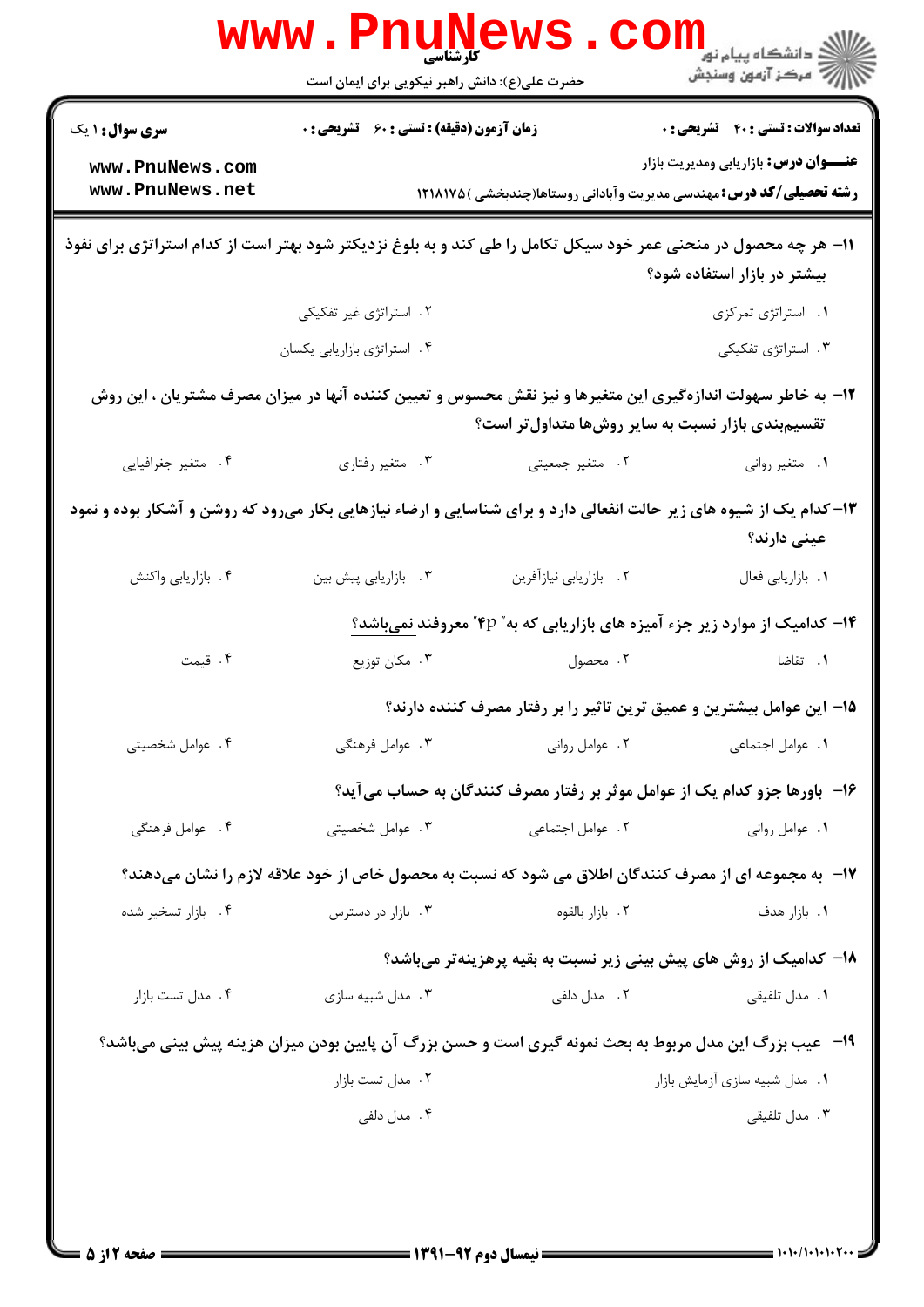|                                                                                                                                             | WWW.PHUN<br>حضرت علی(ع): دانش راهبر نیکویی برای ایمان است                                                                                                                                                       |            | دانشکاه پيام نور<br>(⊂ مرکز آزمون وسنجش                                     |
|---------------------------------------------------------------------------------------------------------------------------------------------|-----------------------------------------------------------------------------------------------------------------------------------------------------------------------------------------------------------------|------------|-----------------------------------------------------------------------------|
| <b>سری سوال : ۱ یک</b>                                                                                                                      | <b>زمان آزمون (دقیقه) : تستی : 60 ٪ تشریحی : 0</b>                                                                                                                                                              |            | <b>تعداد سوالات : تستي : 40 قشريحي : 0</b>                                  |
| www.PnuNews.com                                                                                                                             |                                                                                                                                                                                                                 |            | <b>عنـــوان درس:</b> بازاریابی ومدیریت بازار                                |
| www.PnuNews.net                                                                                                                             |                                                                                                                                                                                                                 |            | <b>رشته تحصیلی/کد درس:</b> مهندسی مدیریت وآبادانی روستاها(چندبخشی ) ۱۲۱۸۱۷۵ |
| +۲- اگر محققان با سریهای زمانی مواجه باشند که در آنها تغییرات فصلی و نوسانات دوره ای مدنظر نباشد از کدام مدل<br>پیشبینی کمی استفاده میکنند؟ |                                                                                                                                                                                                                 |            |                                                                             |
|                                                                                                                                             | ۲. مدل اقتصاد سنجی                                                                                                                                                                                              |            | ۰۱ مدل باکسی و جنکینز                                                       |
|                                                                                                                                             | ۰۴ مدل میانگین متحرک موزون                                                                                                                                                                                      |            | ۰۳ مدل نمو هموارساده                                                        |
|                                                                                                                                             | <b>۲۱</b> -   اگر شرکتی با بازارهای مختلف و متعددی که نیازها، خواستههای مشتریان آنها با هم فرقهای اساسی دارند سروکار داشته<br>باشد از کدام ساختار سازمانی جهت ساماندهی به امور بازاریابی خود استفاده خواهد کرد؟ |            |                                                                             |
|                                                                                                                                             | ۰۲ سازمان عملیاتی                                                                                                                                                                                               |            | 1. سازمان مديريت محصول                                                      |
|                                                                                                                                             | ۰۴ سازمان مديريت بازار                                                                                                                                                                                          |            | ۰۳ سازمان جغرافیایی                                                         |
|                                                                                                                                             | <b>۲۲</b> - ً میزان انعطاف پذیری، زیر مجموعه کدام یک از عوامل موثر در سازماندهی بازاریابی بهشمار میآید؟                                                                                                         |            |                                                                             |
|                                                                                                                                             | ۰۲ نیروهای داخل سازمان                                                                                                                                                                                          |            | <b>۱.</b> اهداف موسسه                                                       |
|                                                                                                                                             | ۰۴ نیروهای خارجی سازمان                                                                                                                                                                                         |            | ۰۳ سبک مدیریتی                                                              |
|                                                                                                                                             | ۲۳– این ساختار ازرایج ترین ومتداول ترین ساختارهای سازمانی مخصوص دوایر و شعب بازاریابی است؟                                                                                                                      |            |                                                                             |
|                                                                                                                                             | ۰۲ سازمان جغرافیایی                                                                                                                                                                                             |            | ۰۱ سازمان عملیاتی                                                           |
|                                                                                                                                             | ۰۴ سازمان مديريت محصول                                                                                                                                                                                          |            | ۰۳ سازمان مديريت بازار                                                      |
|                                                                                                                                             | ۲۴- در برنامه ریزی استراتژیکی ، کدام سطح، مدیریت واحدهای خودگردان نامیده میشود که کار اصلی آن تهیه و تنظیم                                                                                                      |            | برنامههای استراتژیک برای واحدهای متعلق به خود است؟                          |
| ۰۴ سطح چهارم                                                                                                                                | ۰۳ سطح سوم                                                                                                                                                                                                      | ۰۲ سطح اول | ۰۱ سطح دوم                                                                  |
|                                                                                                                                             | ۲۵- آخرین مرحله اصلی گام های اساسی در برنامه ریزی کدامیک از موارد زیر است؟                                                                                                                                      |            |                                                                             |
|                                                                                                                                             | ۲. توسعه استراتژیها و برنامه ها                                                                                                                                                                                 |            | ٠١. تحليل موقعيتها وجريانات                                                 |
|                                                                                                                                             | ۰۴ ایجاد هماهنگی و کنترل                                                                                                                                                                                        |            | ۰۳ تععین اهداف                                                              |
|                                                                                                                                             | ۲۶- در آمیخته های بازاریابی برای خدمات کدام عنصر از هفت عنصر مورد بررسی نمیباشد؟                                                                                                                                |            |                                                                             |
| ۰۴ عملیات فروش                                                                                                                              | ۰۳ مردم                                                                                                                                                                                                         | ۰۲ فراگرد  | ٠١. محصول                                                                   |
|                                                                                                                                             |                                                                                                                                                                                                                 |            | <b>۲۷- کدام ویژگی جزو ویژگیهای خاص خدمات می باشد؟</b>                       |
|                                                                                                                                             | ۰۲ پایدار و ثابت بودن                                                                                                                                                                                           |            | ٠١. قابل ذخيره بودن                                                         |
|                                                                                                                                             | ۴.  تاثیر پذیری از طرز تفکرات عرضه کننده                                                                                                                                                                        |            | ۰۳ قابلیت استاندار د بیشتر                                                  |
|                                                                                                                                             |                                                                                                                                                                                                                 |            |                                                                             |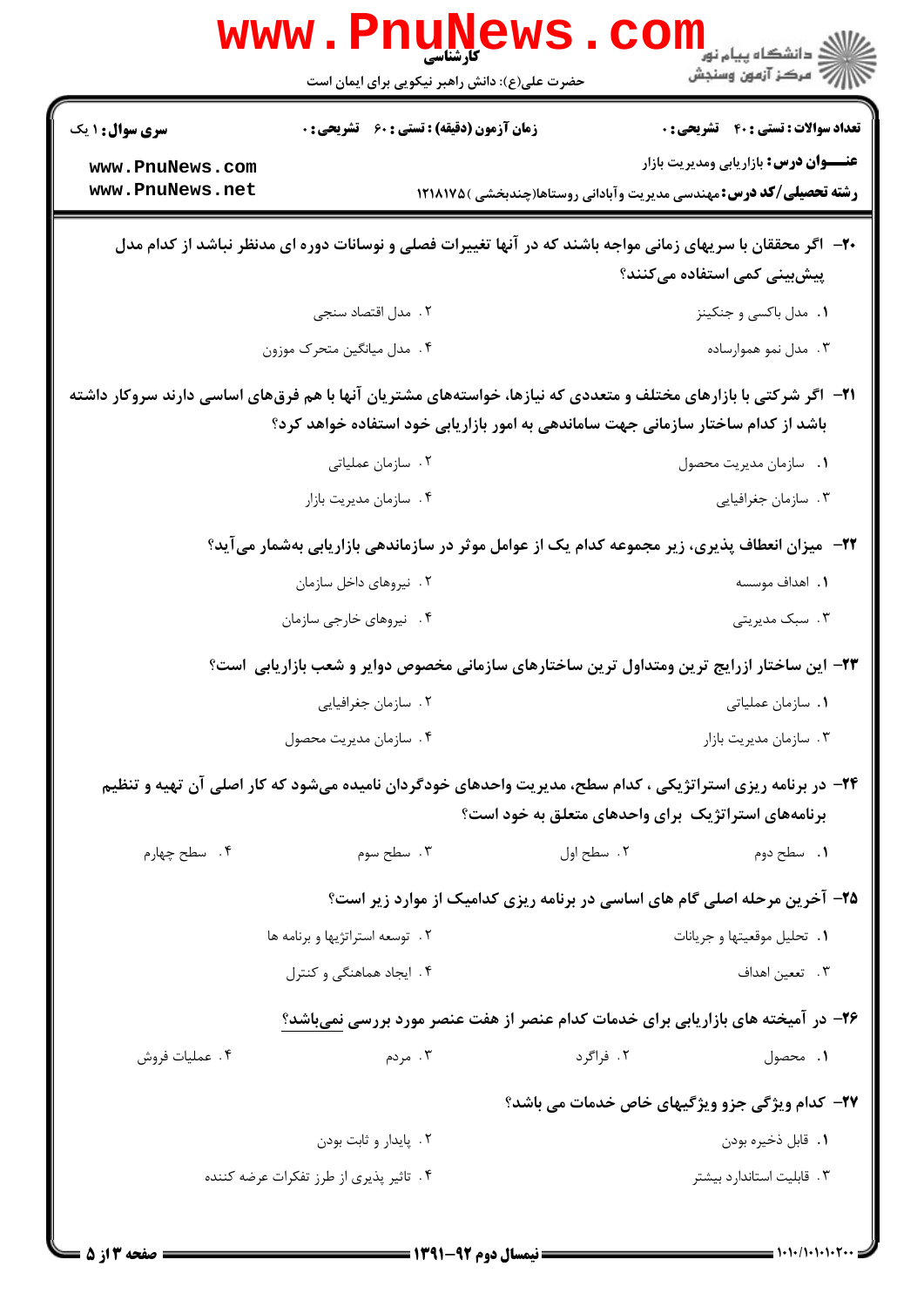|                                                                                                               | <b>WWW.PNUNEWS</b><br><b>کارشناسی</b><br>حضرت علی(ع): دانش راهبر نیکویی برای ایمان است                        |                                                        | الان دانشگاه پيام نور دا<br>الان مرکز آزمون وسنجش                                                                          |
|---------------------------------------------------------------------------------------------------------------|---------------------------------------------------------------------------------------------------------------|--------------------------------------------------------|----------------------------------------------------------------------------------------------------------------------------|
| <b>سری سوال : ۱ یک</b>                                                                                        | <b>زمان آزمون (دقیقه) : تستی : 60 ٪ تشریحی : 0</b>                                                            |                                                        | <b>تعداد سوالات : تستی : 40 - تشریحی : 0</b>                                                                               |
| www.PnuNews.com<br>www.PnuNews.net                                                                            |                                                                                                               |                                                        | <b>عنـــوان درس:</b> بازاریابی ومدیریت بازار<br><b>رشته تحصیلی/کد درس:</b> مهندسی مدیریت وآبادانی روستاها(چندبخشی )۱۲۱۸۱۷۵ |
|                                                                                                               | ۲۸- کدام یک از موارد زیر جزو آمیخته های چهارگانه تصمیم گیری بازاریابی محسوب نمیشود؟                           |                                                        |                                                                                                                            |
| ۰۴ پیشبرد فروش                                                                                                | ۰۳ مکان توزیع                                                                                                 | ۲. قیمت                                                | 1. مردم                                                                                                                    |
|                                                                                                               | ۲۹- با این طرز تفکر، یک شرکت همه شرکت هایی را که محصول یا گروهی از محصولات مشابه را تولید میکنند، به عنوان    |                                                        | رقیب خود میشناسد؟                                                                                                          |
| ۰۴ رقابت مارک                                                                                                 | ۰۳ رقابت نرم                                                                                                  | ٠٢ رقابت صنعت                                          | ۰۱ رقابت عمومی                                                                                                             |
|                                                                                                               | ۳۰– این محیط شامل افراد و عواملی می شود که مستقیما" در تولید، توزیع و پیشبرد فروش محصولات درگیر هستند؟        |                                                        |                                                                                                                            |
| ۰۴ محیط اقتصادی                                                                                               | ۰۳ محیط کار                                                                                                   | ۲. محیط عمومی                                          | ٠١. محيط فرهنگي                                                                                                            |
|                                                                                                               |                                                                                                               |                                                        | <b>۳۱</b> - کدام یک از موارد زیر جزو ۴p فروشنده نمی باشد؟                                                                  |
| ۰۴ مکان توزیع                                                                                                 | ۰۳ قیمت                                                                                                       |                                                        |                                                                                                                            |
|                                                                                                               | ۳۲– در مورد تعیین قیمت ، موسساتی که دید کوتاه مدتتری دارند ، کدام یک از اهداف بازاریابی را برای خودشان انتخاب |                                                        | مےکنند؟                                                                                                                    |
|                                                                                                               | ۲. به حداکثر رساندن سود جاری                                                                                  |                                                        | ٠١. رهبري كالا از نظر كيفيت                                                                                                |
|                                                                                                               | ۴ . رهبری سهم بازار                                                                                           |                                                        | ۰۳ . بقاء و ادامه حیات                                                                                                     |
|                                                                                                               |                                                                                                               |                                                        | ۳۳- اولین و مهمترین مرحله در اجرای هرنوع طرح تحقیقاتی کدام است؟                                                            |
| ۴. پردازش اطلاعات                                                                                             | ۰۳ بیان مشکل                                                                                                  | ٢.   تعيين نمونه ها                                    | ٠١. تعيين اهداف                                                                                                            |
|                                                                                                               |                                                                                                               |                                                        | ۳۴− کدام یک از تکنیک های زیر به تکنیک ″ ساخت″ نیز معروف است؟                                                               |
| ۰۴ تکنیک تداعی عکسها                                                                                          | ۰۳ تکنیک تکمیل                                                                                                | ٢. تكنيک تشريح                                         | ۰۱ تکنیک ارتباط                                                                                                            |
|                                                                                                               |                                                                                                               |                                                        | ۳۵− ۔ مرحله پنجم مدل DECIDE کدام است؟                                                                                      |
|                                                                                                               | ۰۲ مشخص کردن بهترین گزینه                                                                                     |                                                        | ٠١. تعيين عوامل قابل كنترل وغير قابل كنترل                                                                                 |
|                                                                                                               | ۴. جمع أورى اطلاعات مربوطه                                                                                    |                                                        | ۰۳ توسعه و اجرای طرح بازاریابی                                                                                             |
| ۳۶- این روش همان روش موجود برداری عینی کالا توسط مشاهدهگر از منزل افراد مورد نظر است تا اینکه مشخص شود، افراد |                                                                                                               | مورد نظر به چه کالاها و با چه مارکهایی علاقهمند هستند؟ |                                                                                                                            |
|                                                                                                               | ۰۲ روش مشاهده مکانیکی                                                                                         |                                                        | ۰۱ روش ممیزی                                                                                                               |
|                                                                                                               | ۰۴ روش تجزیه و تحلیل محتوا                                                                                    |                                                        | ۰۳ روش مشاهده شخصی                                                                                                         |
|                                                                                                               |                                                                                                               | $=$ 1741_47  11; $=$                                   | د ۱۰۱۰/۱۰۱۰۱۰۲۰۰ =                                                                                                         |